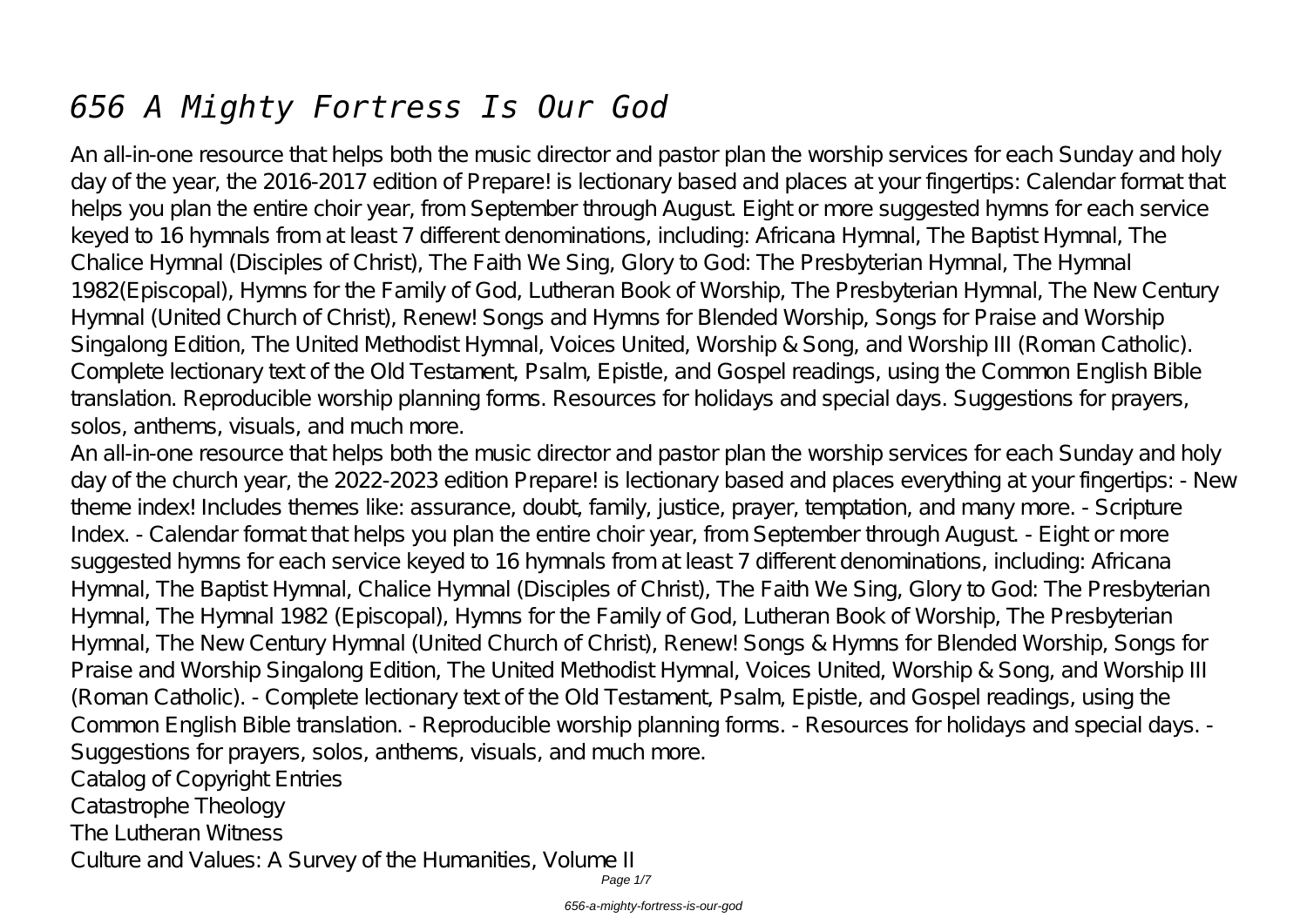# Accompaniment for the Hymns

Many of the earliest books, particularly those dating back to the 1900s and before, are now extremely scarce and increasingly expensive. We are republishing these classic works in affordable, high quality, modern editions, using the original text and artwork.

An all-in-one resource that helps both the music director and pastor plan the worship services for each Sunday and holy day of the church year, the 2019-2020 edition Prepare! is lectionary based and places everything at your fingertips: Calendar format that helps you plan the entire choir year, from September through August. Eight or more suggested hymns for each service keyed to 16 hymnals from at least 7 different denominations, including: Africana Hymnal, The Baptist Hymnal, Chalice Hymnal (Disciples of Christ), The Faith We Sing, Glory to God: The Presbyterian Hymnal, The Hymnal 1982 (Episcopal), Hymns for the Family of God, Lutheran Book of Worship, The Presbyterian Hymnal, The New Century Hymnal (United Church of Christ), Renew! Songs & Hymns for Blended Worship, Songs for Praise and Worship Singalong Edition, The United Methodist Hymnal, Voices United, Worship & Song, and Worship III (Roman Catholic). Complete lectionary text of the Old Testament, Psalm, Epistle, and Gospel readings, using the Common English Bible translation. Reproducible worship planning forms. Resources for holidays and special days. Suggestions for prayers, solos, anthems, visuals, and much more. Also available with NRSV texts.

Questioning Canons Martin Luther's Theology Psalms 1-72 The American Hymnal

# With Tunes

While many contemplate roaming the world, at 22, Laurie Rutherford Pederson embarked on a solo journey of 365 days, beginning in December 1976. She recorded her many adventures, sublime to horrific, in twenty-seven journals from which this book emerged. The Victoria, B.C. native worked as a travel agent, creating her own itinerary to countries that intrigued her. She explored these exotic locations, each replete with its historic and often perilous political landscapes, using all means of transport: from a luggage rack on a train in India to rickshaws to horseback, even a boat on the Canal du Midi. Family friends in several countries provided respites of gracious hospitality and rollicking entertainment; but, to her credit, Pederson writes with equal appreciation of the many strangerslocals and fellow travellersshe encountered along the way. Her prose sparkles with hilarious interior monologues and a cinematographers attention to detail. From a near-fatal motorcycle accident on Bali to a brush with death at the Israel-Lebanese border, there is adventure, romance, fear and reflection. The author left her secure home in Victoria as a young adventuress; she returned a woman. Pedersons memoir is contemplative yet spontaneous, capturing a time of great change in the world. For five centuries, Martin Luthers hymns have formed the core of Lutheran hymnals and have been the premier model for Lutheran hymnwriters. All of Luthers hymn texts and melodies are brought together here in this complete collection. From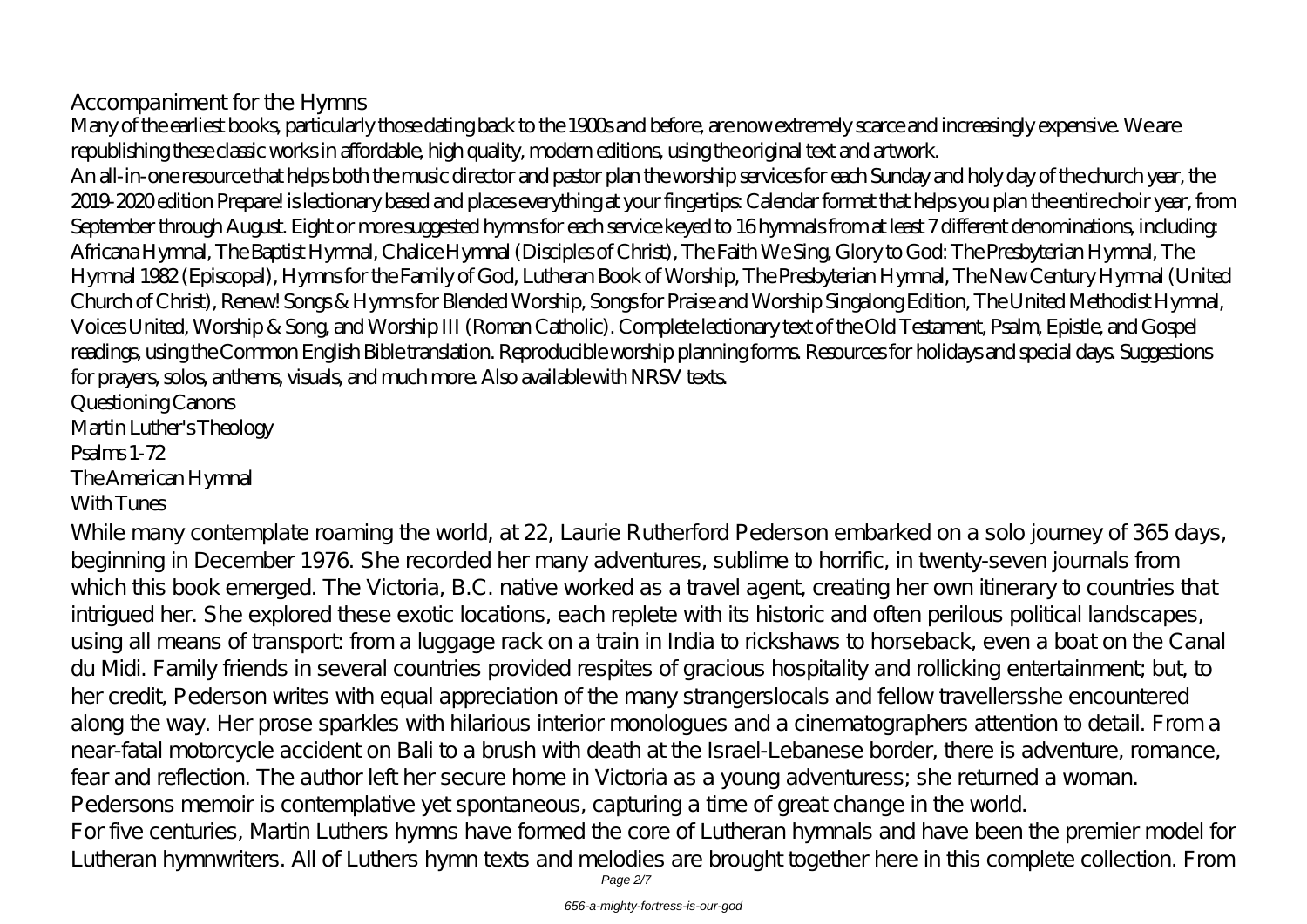the beloved A Mighty Fortress Is Our God to the largely unknown My Bride, the Church, Is Dear to Me, each text is paired with its sixteenth-century melody and is provided a conventional harmonization. Also includes supplemental background information, current historical scholarship, and comprehensive indices.

Published in 1895 and Revised in 1911 by Authority of the General Assembly of the Presbyterian Church in the United States of America

Prepare! 2022-2023 CEB Edition - eBook [ePub]

The Church School Journal

A Liturgical Index to the Hymnal 1982

The People's Praise Book, Or, Carmina Sanctorum

*The Catastrophe Theology is a theology learned by Francis Kai throughout the years he was thrown into the Valley of Achor. Although he had been a Catholic from ten years old, Francis did not know to receive grace from God in deep suffering when his wife, Martha, was diagnosed with brain cancer. During his search for spiritual help, Francis discovered Martin Luther was the first theologian to preach suffering. Luthers doctrine of justification by faith alone is the doctrine of salvation by grace alone through faith alone. Grace is the free gift of God to mankind. A Christian must learn the way to receive grace through his faith in Christ. Francis learned to receive grace by learning Luthers teaching: Submit totally to God. He was transformed from living his church life to Christian life. God calls us to bear great fruit for his glory in this suffering world. Francis learned the verse of John 14:12 from Pastor Scott Scruggs to do greater things than Jesus by telling his readers about the theology of suffering. A church that does not preach suffering is not Gods church. Francis learned to be a godly man from living a life in doctrine.*

*This volume provides a diversity of Reformation-era commentary on the text of Psalms 1-72, much of which appears for the first time in English here. Edited by Herman Selderhuis, this volume in the Reformation Commentary on Scripture series offers rich material for the theological and pastoral retrieval of Reformation exegesis.*

*Prepare! 2022-2023 NRSV Edition - eBook [ePub]*

*Encyclopedia of Martin Luther and the Reformation*

*Concordance to The Lutheran Hymnal*

*Prepare! 2019-2020 NRSV Edition*

*Hymns of Praise and Prayer*

The authorized hymnal for the Episcopal Church with durable, beautiful, covered spiral binding especially created for music stands, organ, and piano music racks. This edition provides accompaniment for all hymns and service music and contains an appendix of additional service music. It comes in two volumes — one of hymns and one of service music. Hymn suggestions for the complete lectionary. (343 pp) The Year I Followed the Sun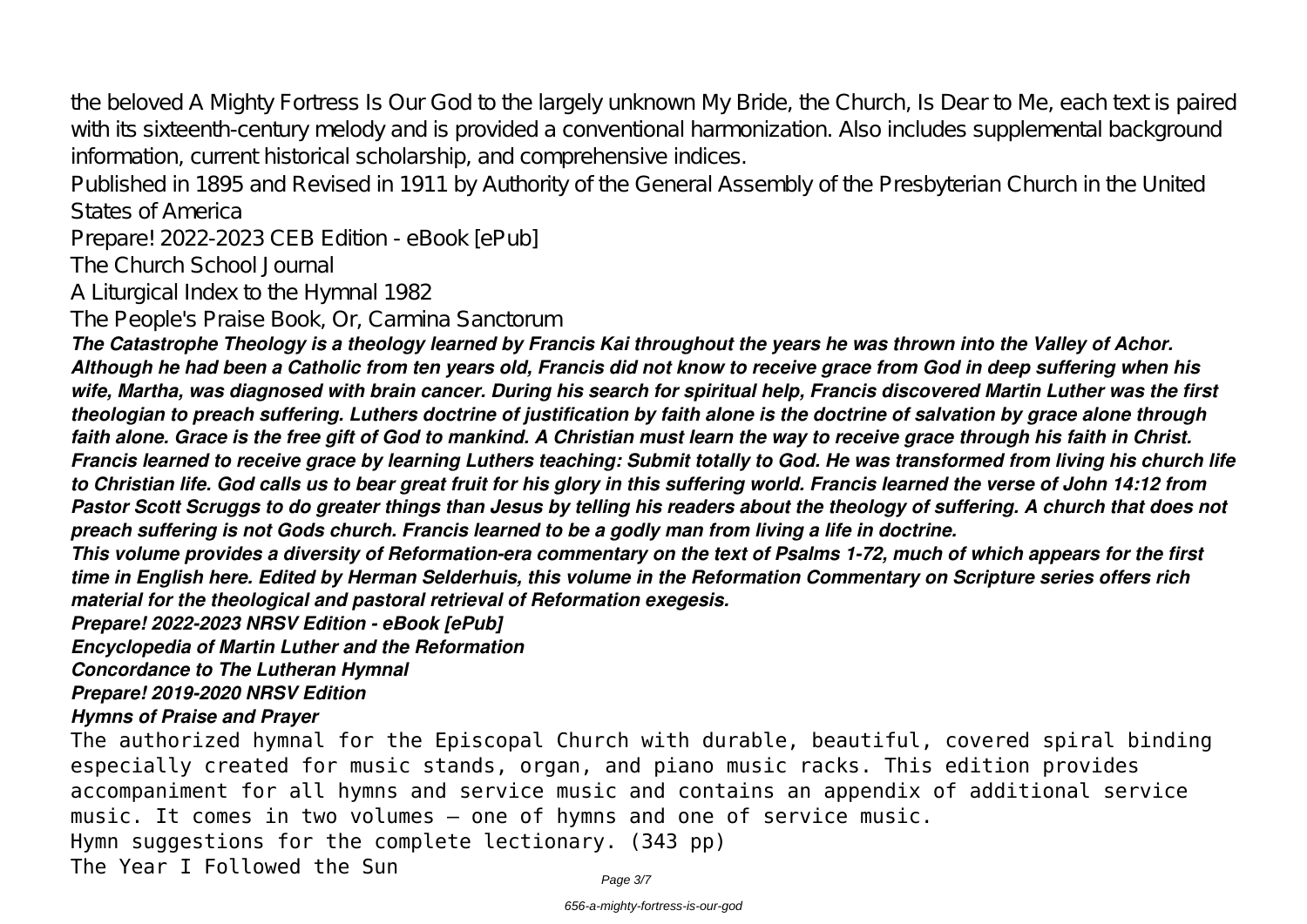Prepare! 2016-2017 Hymnbook 1982 The Religious Herald The Hymnal 1982

*An all-in-one resource that helps both the music director and pastor plan the worship services for each Sunday and holy day of the church year, the 2019-2020 edition Prepare! is lectionary based and places everything at your fingertips: Calendar format that helps you plan the entire choir year, from September through August. Eight or more suggested hymns for each service keyed to 16 hymnals from at least 7 different denominations, including: Africana Hymnal, The Baptist Hymnal, Chalice Hymnal (Disciples of Christ), The Faith We Sing, Glory to God: The Presbyterian Hymnal, The Hymnal 1982 (Episcopal), Hymns for the Family of God, Lutheran Book of Worship, The Presbyterian Hymnal, The New Century Hymnal (United Church of Christ), Renew! Songs & Hymns for Blended Worship, Songs for Praise and Worship Singalong Edition, The United Methodist Hymnal, Voices United, Worship & Song, and Worship III (Roman Catholic). Complete lectionary text of the Old Testament, Psalm, Epistle, and Gospel readings, using the New Revised Standard Version of the Bible. Reproducible worship planning forms. Resources for holidays and special days. Suggestions for prayers, solos, anthems, visuals, and much more. Also available with CEB texts. The Encyclopedia of Martin Luther and the Reformation is a comprehensive study of the life and work of Martin Luther and the movements that followed him—in history and through today. Entries explore Luther's contributions to theology, sacraments, his influence on the church and contemporaries, his character, and more.*

*Sacred Songs and Solos with Standard Hymns Combined*

*The Friends' Hymnal*

*Lord, Thee I Love with All My Heart*

*An Ecumenical Music & Worship Planner*

### *The Hymns of Martin Luther*

*Relevance and Marginalisation in Scandinavian and European Performing Arts 1770–1860: Questioning Canons reveals how various cultural processes have influenced what has been included, and what has been marginalised from canons of European music, dance, and theatre around the turn of the nineteenth century and the following decades. This collection of essays includes discussion of the piano repertory for young ladies in England; canonisation of the French minuet; marginalisation of the popular German dramatist Kotzebue from the dramatic canon; dance repertory and social life in Christiania (Oslo); informal cultural activities in Trondheim; repertory of Norwegian*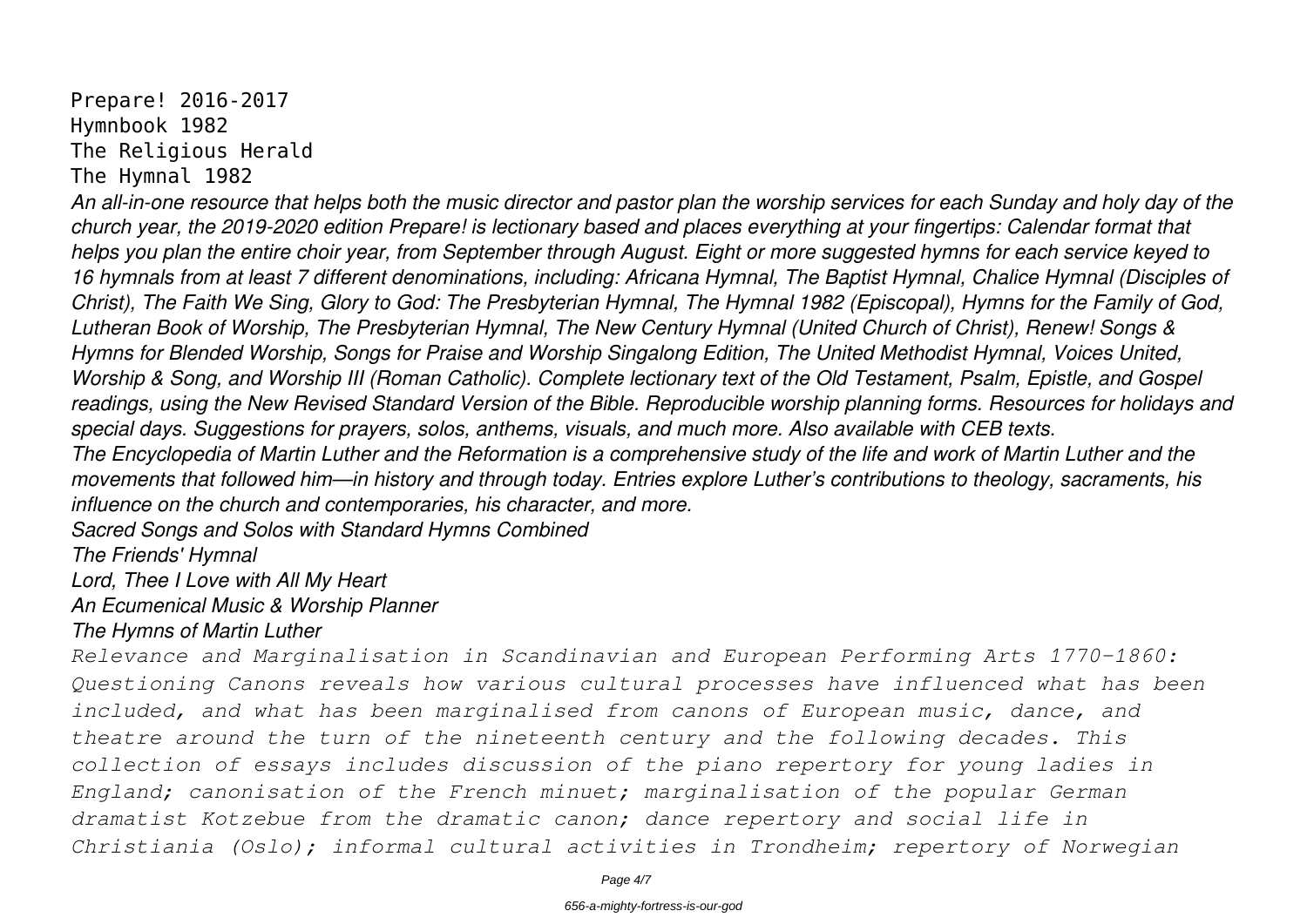*musical clocks; female itinerant performers in the Nordic sphere; preconditions, dissemination, and popularity of equestrian drama; marginalisation and amateur staging of a Singspiel by the renowned Danish playwright Oehlenschläger, also with perspectives on the music and its composers; and the perceived relevance of Henrik Ibsen's staged theatre repertory and early dramas. By questioning established notions about canon, marginalisation, and relevance within the performing arts in the period 1770–1860, this book asserts itself as an intriguing text both to the culturally interested public and to scholars and students of musicology, dance research, and theatre studies. The ninth edition of CULTURE AND VALUES: A SURVEY OF THE HUMANITIES introduces students to the history of humankind through the lens of the humanities -- language and literature, art and architecture, music, philosophy, and religion -- from the dawn of civilization to the contemporary world. CULTURE AND VALUES encourages students to place their own backgrounds and beliefs in context and consider how understanding both their own and other heritages contributes to becoming a citizen of the world in the 21st century. Coauthor Lois Fichner-Rathus continues to bring her pedagogical expertise, clear conversational style, and love of teaching to this beautifully written and illustrated book. New and revised features encourage students to draw comparisons and connections as well as engage their critical thinking skills. Chapter previews, timelines, glossaries, and "Big Picture" reviews provide consistent pedagogical support throughout the text to help students master the material. Important Notice: Media content referenced within the product description or the product text may not be available in the ebook version. Prepare! 2020-2021 NRSV Edition*

*The Seventh-day Adventist Hymnal.*

*The Hymnal*

*A Contemporary Interpretation*

*Relevance and Marginalisation in Scandinavian and European Performing Arts 1770–1860* This elegant resource offers more than 600 hymns that span the centuries and the continents. It includes hundreds of familiar hymns and nearly 200 fresh expressions of the Gospel. Lutheran Service Book presents a significant body of resources that faithfully proclaim our forgiveness and life in Christ.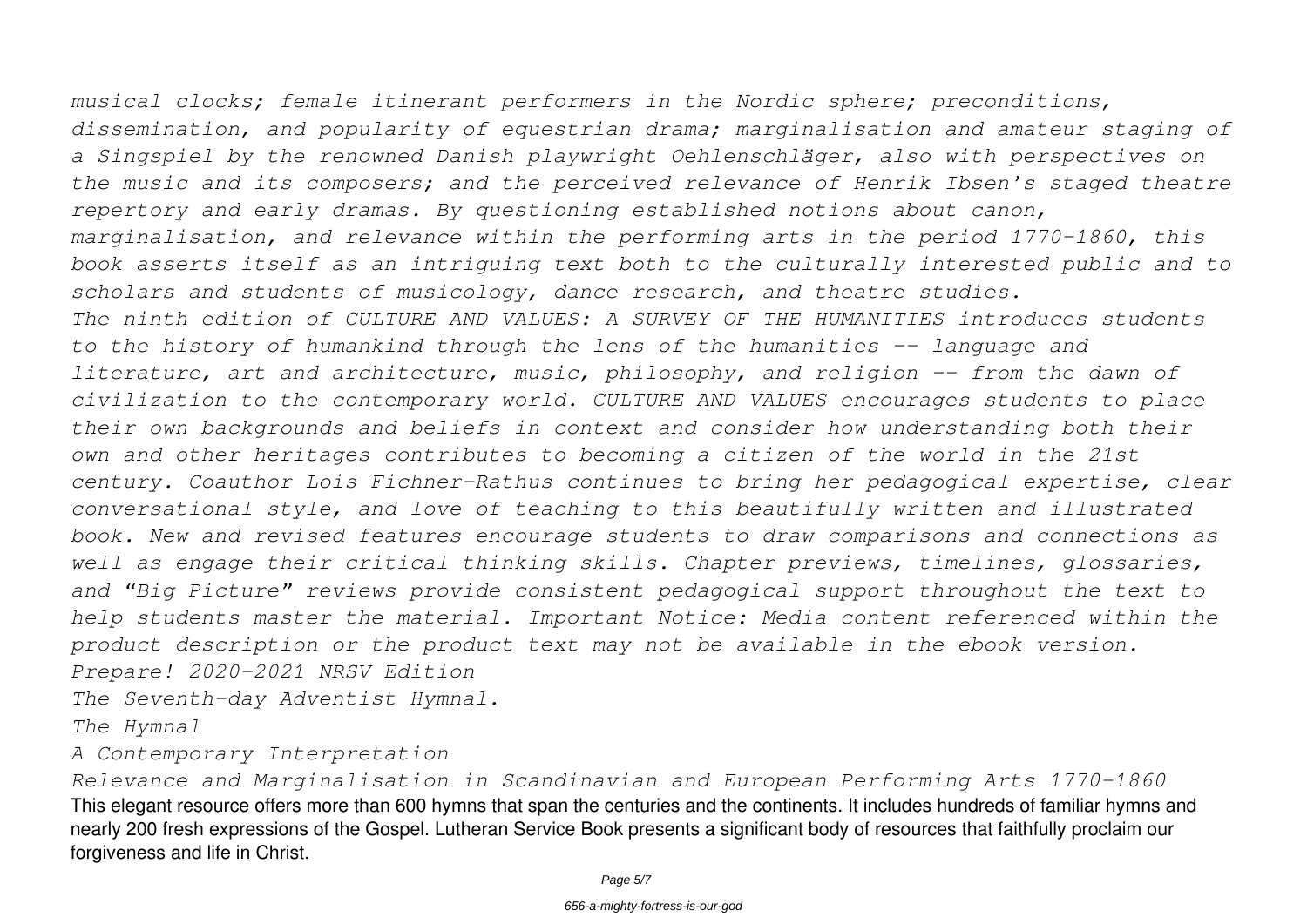"Early European History" by Hutton Webster. Published by Good Press. Good Press publishes a wide range of titles that encompasses every genre. From well-known classics & literary fiction and non-fiction to forgotten⊪or yet undiscovered gems⊪of world literature, we issue the books that need to be read. Each Good Press edition has been meticulously edited and formatted to boost readability for all e-readers and devices. Our goal is to produce eBooks that are user-friendly and accessible to everyone in a high-quality digital format.

Evangelical Lutheran Hymn-book

A Collection of Hymns and Tunes for the Public Worship of the Society

Prepare! 2020-2021 CEB Edition

Prepare! 2019-2020 CEB Edition

Early European History

Forty years of in-depth research on Martin Luther's theology has left Oswald Bayer uniquely qualified to present this comprehensive study. He does so with clarity and care, simply enough for nontheologians to access. This remarkable book offers the basics of Luther's understanding of theology, discussing his response to the philosophy of science tradition, the formula by which he studied theology, and the basic philosophy that informed him. Bayer then takes Luther's stance on Christian dogmatics and ethics and applies it to our own theological understanding in the modern age. With such a complete Lutheran dogmatic concept -- the first of its kind offered -- the stunning inner consistency of Luther's theology and its ease of application to contemporary studies become unmistakably clear. Martin Luther's Theology is a valuable tool for students and teachers of theology and for those looking for a guide into the mind and heart of Luther -- a theologian for today. An all-in-one resource that helps both the music director and pastor plan the worship services for each Sunday and holy day of the church year, the 2020-2021 edition of Prepare! is lectionary based and places everything at your fingertips: Calendar format that helps you plan the entire choir year, from September through August. Eight or more suggested hymns for each service keyed to 16 hymnals from at least 7 different denominations, including: Africana Hymnal, The Baptist Hymnal, Chalice Hymnal (Disciples of Christ), The Faith We Sing, Glory to God: The Presbyterian Hymnal, The Hymnal 1982 (Episcopal), Hymns for the Family of God, Lutheran Book of Worship, The Presbyterian Hymnal, The New Century Hymnal (United Church of Christ), Renew! Songs & Hymns for Blended Worship, Songs for Praise and Worship Singalong Edition, The United Methodist Hymnal, Voices United, Worship & Song, and Worship III (Roman Catholic). Complete lectionary text of the Old Testament, Psalm, Epistle, and Gospel readings, using the New Revised Standard Version of the Bible. Reproducible worship planning forms. Resources for holidays and special days. Suggestions for prayers, solos, anthems, visuals, and much more. Also available with Common English Bible (CEB) lectionary texts (ISBN 9781501896446). Lutheran Service Book Hymns of praise and prayer, collected and ed. by J. Martineau

Carmina Sanctorum

A Selection of Hymns and Songs of Praise

Page 6/7